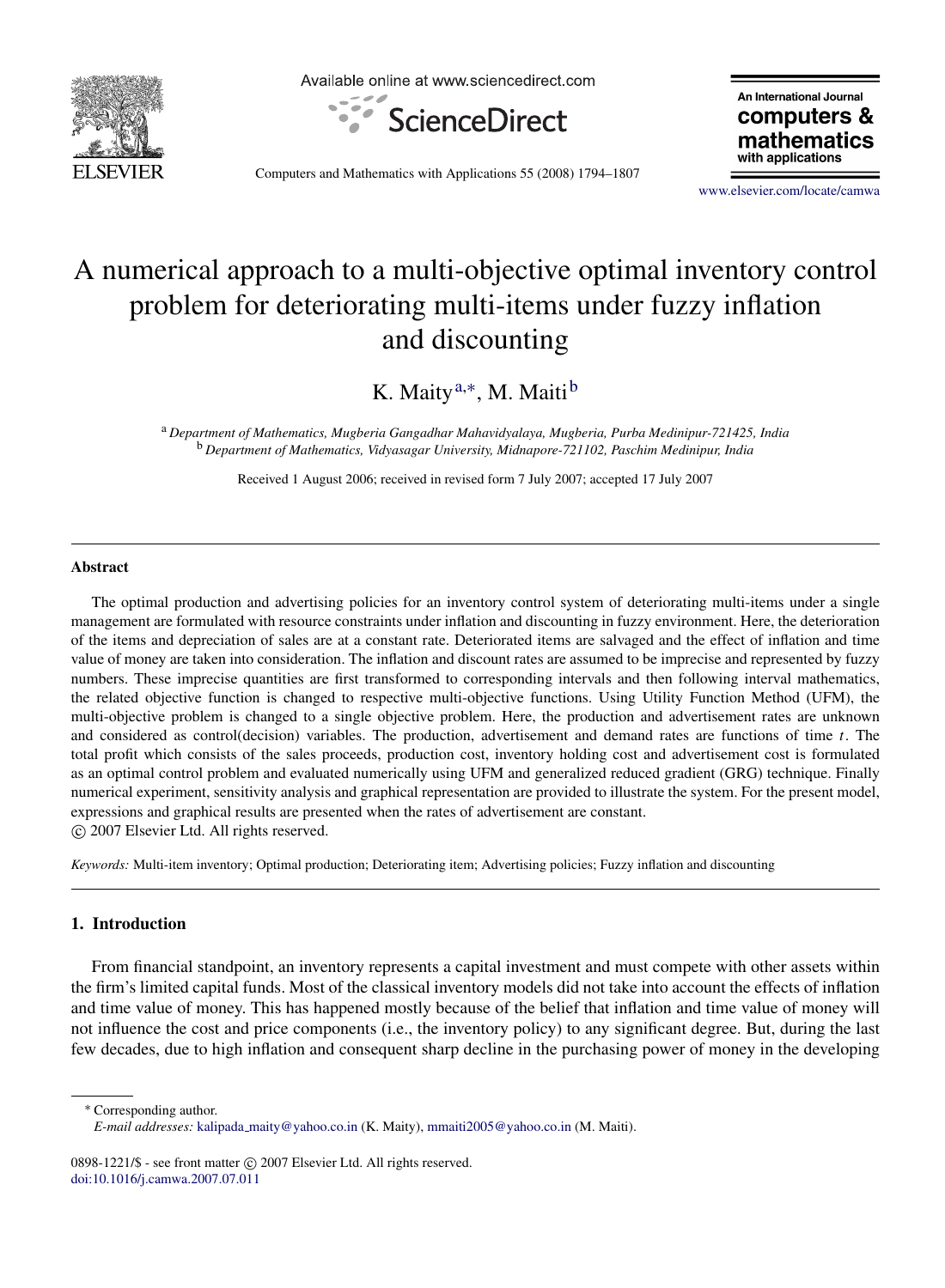countries like Brazil, Argentina, India, Bangladesh, etc., the financial situation has been changed and so it is not possible to ignore the effect of inflation and time value of money any further. Following Buzacott [\[1\]](#page--1-0), Misra [\[2\]](#page--1-1) has extended the approach to different inventory models with finite replenishment, shortages, etc. by considering the time value of money, different inflation rates for the costs. Also Lo et al. [\[3\]](#page--1-2) developed an integrated production-inventory model with a varying rate of deterioration under imperfect production process, partial backordering and inflation.

In the recent decades, multi-item classical inventory problems were approached by formulating proper mathematical models that considered the factors in real world situations, such as the deterioration of inventory items, depreciation of sales, advertising policies, effects of inflation and time value of money, etc. Deterioration is applicable to many inventory items in practice, like vegetables, rice, medicine, fruits, etc. Recently, Chang and Dye [\[4\]](#page--1-3), Papachristos and Skouri [\[5\]](#page--1-4), Maity and Maiti [\[6\]](#page--1-5) and others formulated EOQ models of deteriorating items with time-varying demand. Also Goyal and Giri [\[7\]](#page--1-6) have presented a review article on the recent trends in modeling with deteriorating items listing all important publications in this area up to 2001.

Again, some researchers (Cho [\[8\]](#page--1-7) and others) have assumed depreciation rate of sales as a function of time, *t*. This assumption is supported by a general fact that, as time goes on, a firm usually faces more competition (thus it may lose its sales at an increasing rate). Again, to boost up the sale, the management goes for advertisement and thus advertisement policy plays an important role in increasing the demand. Also, a promotional cost (cf. Datta et al. [\[9\]](#page--1-8)) is introduced to provide the advertisement that increase the demand of an item.

In the case of multi-item inventory models, it is possible to study each item separately as long as there is no interactions between the items. However, in general, interaction exist between the items, such as, limited warehouse space, available capital for investment, etc.

The production period of the seasonable products such as winter garments, etc. is normally finite. Moreover, in a production firm, production is discontinued once the level of the stock in godown is such that it is sufficient to fulfill the demand up to the end of the time period.

In a manufacturing system, the physical output (i.e., product) of a firm depends upon the combination of several product factors. These factors are (a) raw material (b) technical knowledge (c) production procedure (d) firm size (e) nature of the organization (f) quality of the product etc. Due to the changes of these factors, production rate and unit production cost are changed too. In the classical production lot size models, both production rate and unit production cost are assumed to be constant and dependent on each other. Several OR scientists developed inventory models for a single product or multiple products taking constant or variable production rate (as a function of demand and/or on hand inventory). In this connection, one may refer to the works of Misra [\[2\]](#page--1-1), Mandal and Maiti [\[10\]](#page--1-9). In their models, the production cost is taken as constant. However, manufacturing flexibility has become much more important to firms and less expensive to acquire. Different types of flexibility in the manufacturing system have been identified in the literature among which volume flexibility is the most important one. Volume flexibility of a manufacturing system is defined as its ability to be operated profitably at different overall output levels. Khouja [\[11\]](#page--1-10) developed an economic production lot size model under volume flexibility where unit production cost depends upon the raw material used, labour force engaged and tool wear-out cost incurred. Here, unit production cost is a function of production rate. If the production is more, the production related to some constant expenditures are spread over the number of produced units and hence the unit production cost decreases with the increase of produced units. Moreover, some expenditures do not increase linearly with the produced quantity. Bhandari and Sharma [\[12\]](#page--1-11) extended the work of Khouja [\[11\]](#page--1-10) including the marketing cost and taking a generalized unit cost function.

However, because of the dynamic nature of the manufacturing environment, the static models may not be adequate in analyzing the behavior of such systems. Dynamic models of production-inventory systems are available in many references (cf. Hu and Loulou [\[13\]](#page--1-12), Worell and Hall [\[14\]](#page--1-13), Chandra and Bahner [\[15\]](#page--1-14), Misra [\[2\]](#page--1-1), Maity and Maiti [\[16\]](#page--1-15) and others).

In 1965, the first publication in fuzzy set theory by Zadeh [\[17\]](#page--1-16) showed the intention to accommodate uncertainty in the non-stochastic sense. After that Bellman and Zadeh [\[18\]](#page--1-17) defined a fuzzy decision making problem as the confluence of fuzzy objectives and constraints operated by max–min operators. Zimmermann [\[19\]](#page--1-18) developed a tolerance approach to transform a fuzzy decision making problem to a regular crisp optimization problem and showed that it can be solved to obtain a unique exact optimal solution with highest membership degree using classical optimization algorithms. Recently, fuzzy set theoretic has been applied to several fields like project network, reliability, production planning, inventory problems, etc. Roy and Maiti [\[20\]](#page--1-19), Mahapatra and Maiti [\[21\]](#page--1-20) and others have solved the classical EOQ models in fuzzy environment. Now-a-days, some inventory problems have been developed by